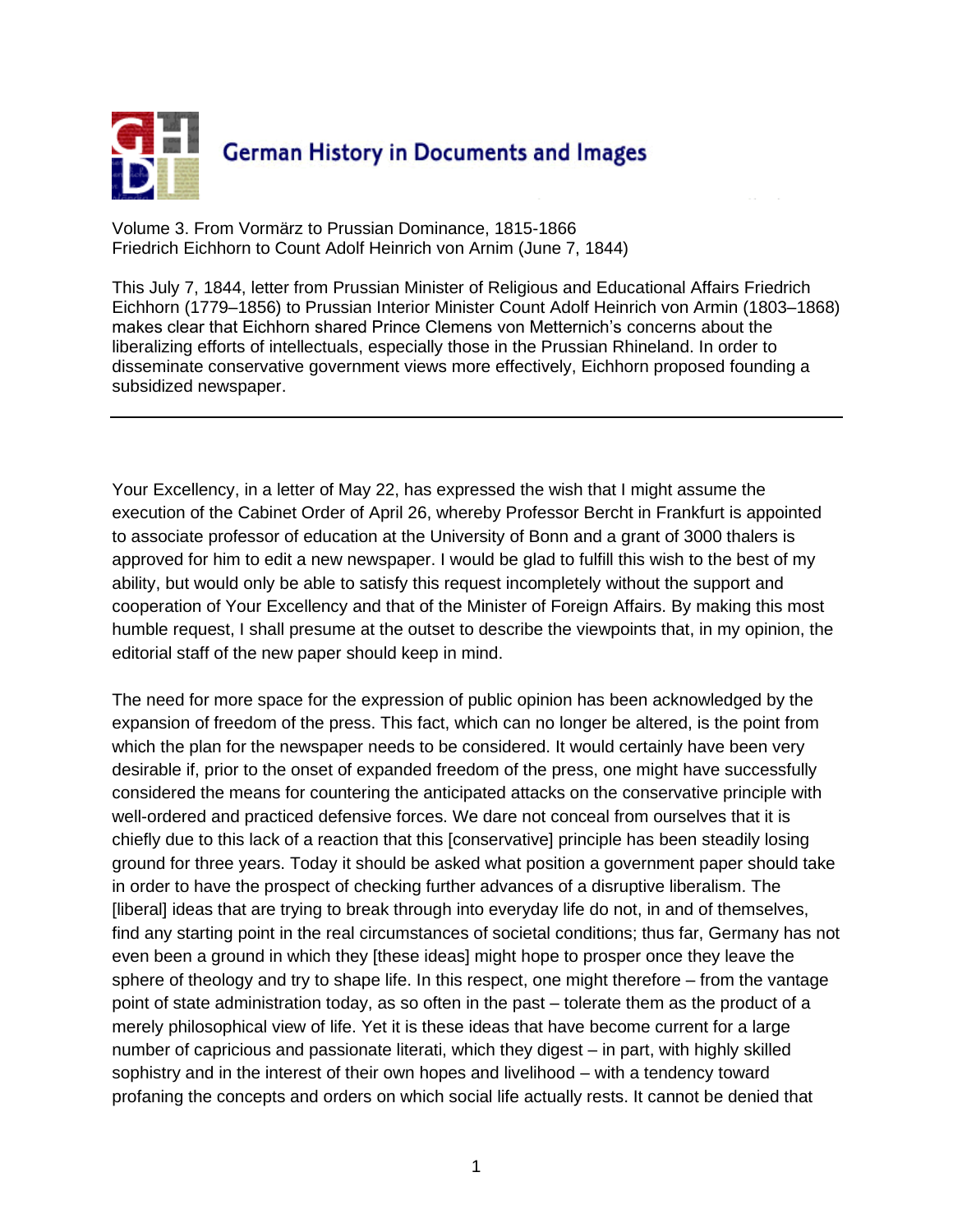they have succeeded in this, and to a degree that is not entirely harmless, through merciless and uninhibited attacks on the existing edifice of social institutions and the persons supporting them. But this most dangerous side of their work is also, in my opinion, the one in which they can be most readily discredited by the skillful unmasking of their dishonesty and mendacity. If I am not mistaken in this, the new newspaper would have to avoid the field of theory as much as possible and leave the various systems that prance upon this field to themselves; however, as soon as they venture into the arena of action – be it with critical sophistry or erroneous reporting – [the paper] would need to take steps against them with vast insight and composure. To this end, it seems to me, Professor Bercht is the right man. As far as success is concerned, I do not doubt for a moment that there are enough healthy forces in the nation that, given the current extent of the misuse of the press, are simply waiting for a worthy mouthpiece with which they can put forth their ideas.

If the efforts of the party are stopped, and this is done in a way that boldly attacks all existing ideas in order to create an entry point for their [new] theories, then all other parties operating in troubled waters for their special, political, or ecclesiastical purposes and plans – and which are perhaps even more dangerous for the state than capricious literati with no visible means of support – will see the necessity for greater caution. I have confidence that Bercht will not only see through these parties and their ways, but that he also has enough delicacy to give them warning signs, from which they would have to shrink back timidly.

If Your Excellency agrees with this opinion, I will not be remiss in making the appropriate suggestions to Bercht. He will, however, only meet these expectations when he is equipped with the necessary material [information]. This shall require a certain path along which the same [necessary material] may regularly flow his way with tacit consent. For years, the Privy Councilor Eilers, employed as a senior civil servant in my ministry, has had a confidential relationship with Bercht and, through a twenty-year stay in the Rhine Province, he has also had the opportunity to become better acquainted with the conditions in various spheres of life there. I therefore regard him as eminently suited to conduct the main correspondence with Bercht from here, and I would gladly give him this assignment, so long as he would not also be expected to draft articles. Since the matters belonging to Your Excellency's department will form an especially important part of the content of the new paper, I shall most humbly leave it to [your] discretion to set up the arrangement for delivering to Eilers, on a regular basis, the material that you wish to see treated in the manner suggested. Here it will be less important to submit comprehensive articles than to supply persuasive corrections, both of opinions and actual circumstances. Eilers only needs to make sure to avoid everything that might offend the feelings of the Rhinelanders, which is all the more desirable given that such offenses have given the [anti-governmental] parties the most favorable opportunities for infusing the people with prejudices against the government.